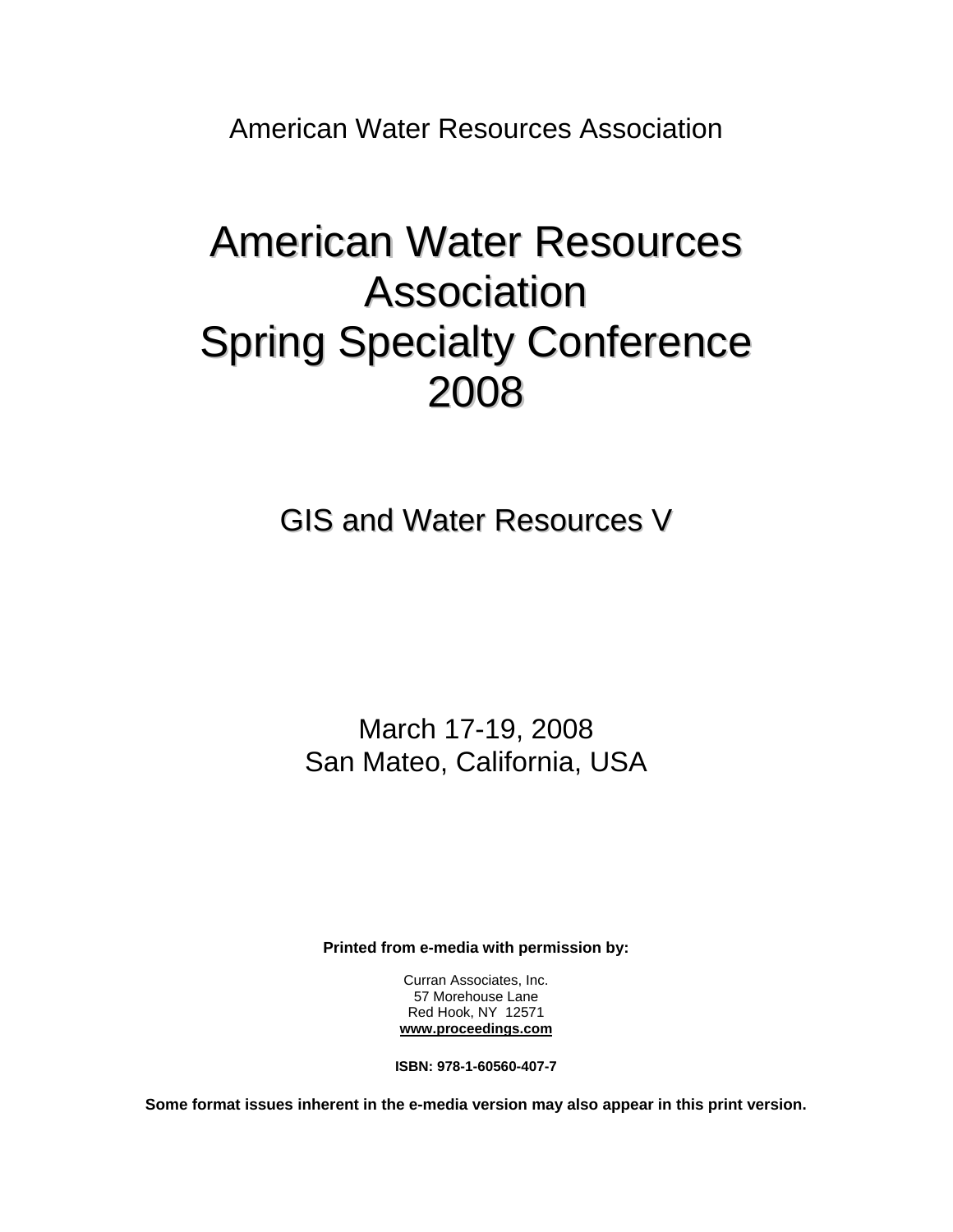

**AMERICAN WATER RESOURCES ASSOCIATION 4 WEST FEDERAL STREET, P.O. BOX 1626 MIDDLEBURG, VA 20118-1626 (540) 687-8390 / FAX: (540) 687-8395**

**E-MAIL: info@awra.org HOME PAGE: www.awra.org**

**Literature citation for this volume:**

**Maidmend, David R. (Editor), 2008. GIS and Water Resources V. AWRA Spring Specialty Conference. American Water Resources Association, Middleburg, Virginia, TPS-08-1, CD-ROM.**

#### **AMERICAN WATER RESOURCES ASSOCIATION TECHNICAL PUBLICATION SERIES TPS-08-1**

#### **LIBRARY OF CONGRESS CONTROL NUMBER: 2008922739**

#### **2008 COPYRIGHT BY THE AMERICAN WATER RESOURCES ASSOCIATION**

All rights reserved. No part of this CD-ROM may be reproduced in any form or by any mechanical means without permission from the publisher. These proceedings were published by the American Water Resources Association, 4 West Federal St., P.O. Box 1626, Middleburg, Virginia 20118-1626. The views and statements advanced in this publication are solely those of the authors and do not represent official views or policies of the Editors or of the American Water Resources Association, Middleburg, Virginia; Dewberry, Fairfax, Virginia; ESRI, Redlands, California; PBS&J, Tampa, Florida; Purdue University, West Lafayette, Indiana; Texas A&M University, College Station, Texas; U.S. Department of the Interior, Bureau of Reclamation, Sacramento, California; U.S. Geological Survey, Sacramento, California; University of Texas, Austin, Texas; Wallingford Software, Fort Worth, Texas; and Wood Rodgers, Sacramento, California. Communications in regard to this publication should be sent to the Circulation Department of the American Water Resources Association, 4 West Federal St., P.O. Box 1626, Middleburg, Virginia 20118-1626, (540) 687-8390.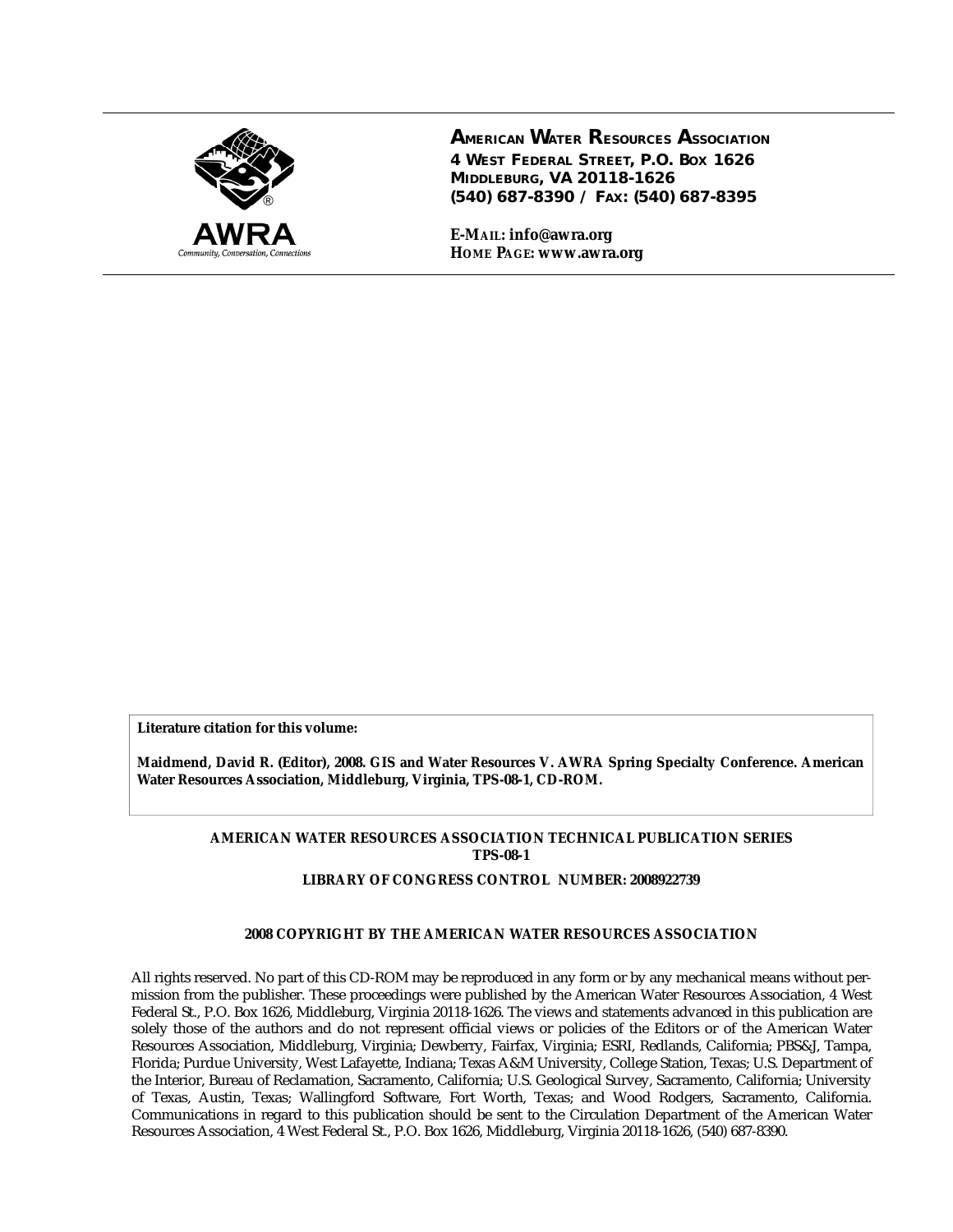American Water Resources Association

American Water Resources Association Spring Specialty Conference 2008

# **TABLE OF CONTENTS**

## **SESSION 1: CYBER-INFRASTRUCTURE I**

| <b>CUAHSI HIS-Service Oriented Architecture: From Design to Deployment, Initial</b><br>Ilya Zaslavsky, David R. Maidment, David Valentine |  |
|-------------------------------------------------------------------------------------------------------------------------------------------|--|
| HydroSeek: Semantic Mediation and its Application in a Global Search Engine<br>Timothy Whiteaker, David Maidment                          |  |
| Development of an Open Source Client-Side User Interface and toolkit for the<br>Brian Marchionni, Daniel P. Ames, Michael Piasecki        |  |
| Corinna Gries, Kathy Jacobs, Wolf-Dieter Otte, Ramon Vazquez, Raul Aguilar, James<br>McGill, Shankar Bhargav, Hung Nguyen                 |  |

#### **SESSION 2: FLOODPLAIN MAPPING I**

| Andreas (Andy) Wohlsperger                       |  |
|--------------------------------------------------|--|
| Masoud Meshkat, Andy Clevenger                   |  |
| Francisco Olivera, Ken Logsdon, Jr.              |  |
| Mathew Mampara, Milver Valenzuela, Srikanth Koka |  |

## **SESSION 3: WATERSHED MANAGEMENT**

| Regional Watershed Management System--Enterprise GIS-Based Decision                        |  |
|--------------------------------------------------------------------------------------------|--|
|                                                                                            |  |
| D. Cesur. N. Garza. W.S. Burmeister                                                        |  |
|                                                                                            |  |
| David Purkey, Martha Fernandes, Brian Joyce, Michael Kiparsky, David Yates, Chuck<br>Young |  |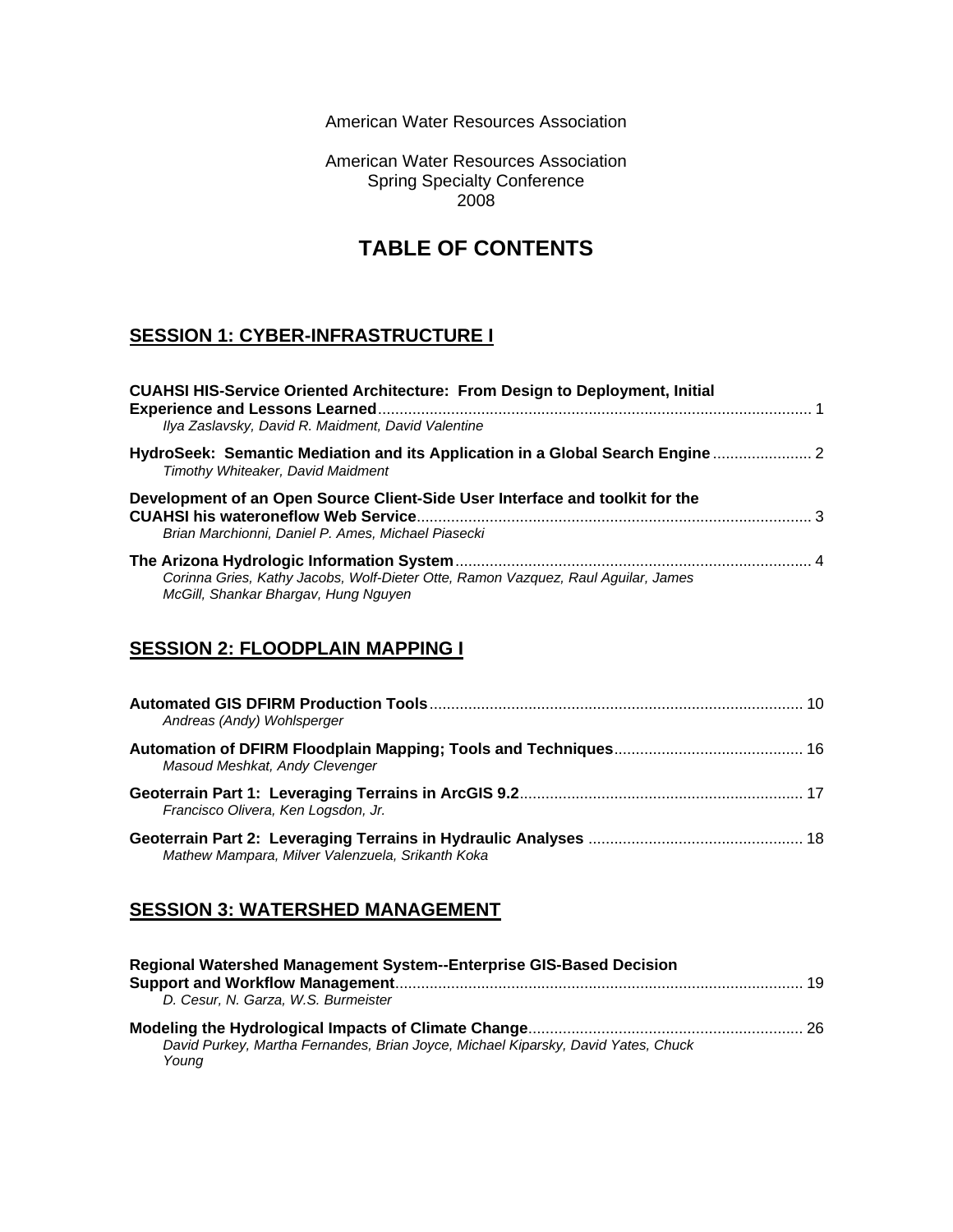| Hydra: A Geographical Information System for Sierra Nevada Watersheds 27<br>Joshua Viers, Aaron M. King, Alexandra Geddes-Osborne |     |
|-----------------------------------------------------------------------------------------------------------------------------------|-----|
| RTEMP- A Regional Water Temperture Model Developed for a Sierra Nevada                                                            | -28 |
| Leon Basdekas                                                                                                                     |     |
| Mark Masters, James M. McKimmey                                                                                                   |     |

## **SESSION 4: NHD – STEWARDSHIP AND ENHANCEMENTS**

| Jeff Simley, Keven Roth                                        |  |
|----------------------------------------------------------------|--|
| Lorri Peltz-Lewis, Mike T. Laitta, Karen Hanson, Donna Knifong |  |
| <b>Christine Mundy</b>                                         |  |

## **SESSION 5: LiDAR I**

| Dean Diokic, Thomas A. Evans, Amit Sinha                                                                                                                       |  |
|----------------------------------------------------------------------------------------------------------------------------------------------------------------|--|
| New TauDEM Tools for Deriving Hydrologic Information from Digital Elevation                                                                                    |  |
| David Tarboton, Kimberly A. T. Schreuders, Matthew E. Baker                                                                                                    |  |
| Application of Accurate Vertical Controls to LiDAR DEMs and the Impact on<br>Jason Braud, Jessica I. Mason, J. Anthony Cavell, Roy K. Dokka, Clinton S. Wilson |  |
| Using High Resolution Ground Based Lidar to Assess Affects of Digital Elevation<br>Scott Miller, Ginger B. Paige, Maneesh Sharma                               |  |

## **SESSION 6: CYBER-INFRASTRUCTURE II**

| Bora Beran, Matt Rodriguez, David Valentine, Catharine van Ingen, Ilya Zaslavsky                                                              |  |
|-----------------------------------------------------------------------------------------------------------------------------------------------|--|
| Development and Application of a Web-Enabled Interactive Water Resources<br>Wen-Hsing Chiang, Eric Lindberg, Ryan Anderson, Samantha Stevens  |  |
| WaterML and WaterOneFlow Web Services as the Core Compnents of CUASHI<br>David Valentine, Ilya Zaslavsky, Thomas Whitenack, David R. Maidment |  |
| Guowen (Joe) Hu, Daniel P. Ames, Michael Piasecki                                                                                             |  |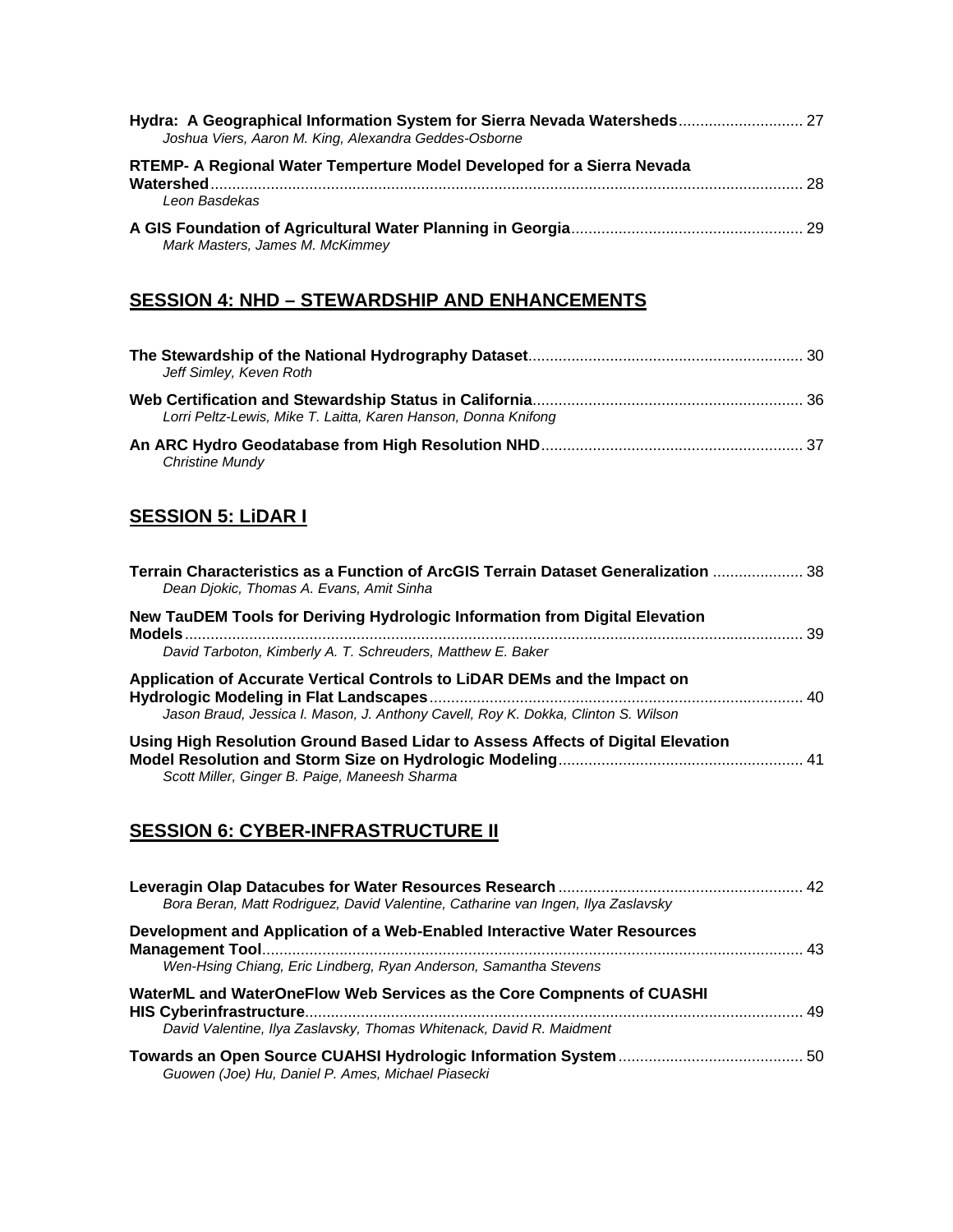## **SESSION 7: FLOODPLAIN MAPPING II**

| <b>Comparison of One-Dimensional HEC-RAS with Two-Dimensional FESWMS</b><br>Venkatesh Merwade, Aaron Cook |    |
|-----------------------------------------------------------------------------------------------------------|----|
|                                                                                                           |    |
| Lin Peng, Barrett Goodwin                                                                                 |    |
| Venkatesh Merwade, Francisco Olivera, Scott Edleman                                                       |    |
| Harris County Flood Control District-Standard Naming Convention for Hydrologic                            | 57 |
| Anjali Bhangay, Fred Liscum, Karl E. McArthur. Yu-Chun Su, Jacob Spenn                                    |    |

## **SESSION 8: WATERSHED CHARACTERIZATIONS**

| Developing an Approach to Rank Improvement Projects Using Technology                                                                |  |
|-------------------------------------------------------------------------------------------------------------------------------------|--|
| Amy Rockwell, Monica Kruckow                                                                                                        |  |
| Characterization of the Spatial Variability of Terrestrial Watershed Properties in<br>Frederick Bradley, Barnali Dixon, Julie Earls |  |
| A Interactive GIS Tool for Site-Specific Determination of Stormwater infiltration<br>Lucas Paz                                      |  |
| Susanna Glaze, Bobby J. Creel, Casey Gomez, Royce Stevens                                                                           |  |

## **SESSION 9: NHD - UTILIZATION**

| Estimating Perennial Streams in Idaho Using a Regression Model of -Day, 2-Year<br>Alan Rea                                                        |      |
|---------------------------------------------------------------------------------------------------------------------------------------------------|------|
| Meeting the Hydrographic Mapping Needs of North Carolina Stakeholders:<br>Local-Resolution National Hydrography Dataset (NHD) Production in North | -77  |
| Roger Cottrell, Joe Sewash, Scott Edelman, Kristy MacDougall                                                                                      |      |
| Landscape Metrics Arranged by Hydrological Proximity to Sites on the<br>Tatiana Nawrocki, Matthew Starry, Mary Moffett, David Bolgrien            | . 78 |
| Nils Babel                                                                                                                                        |      |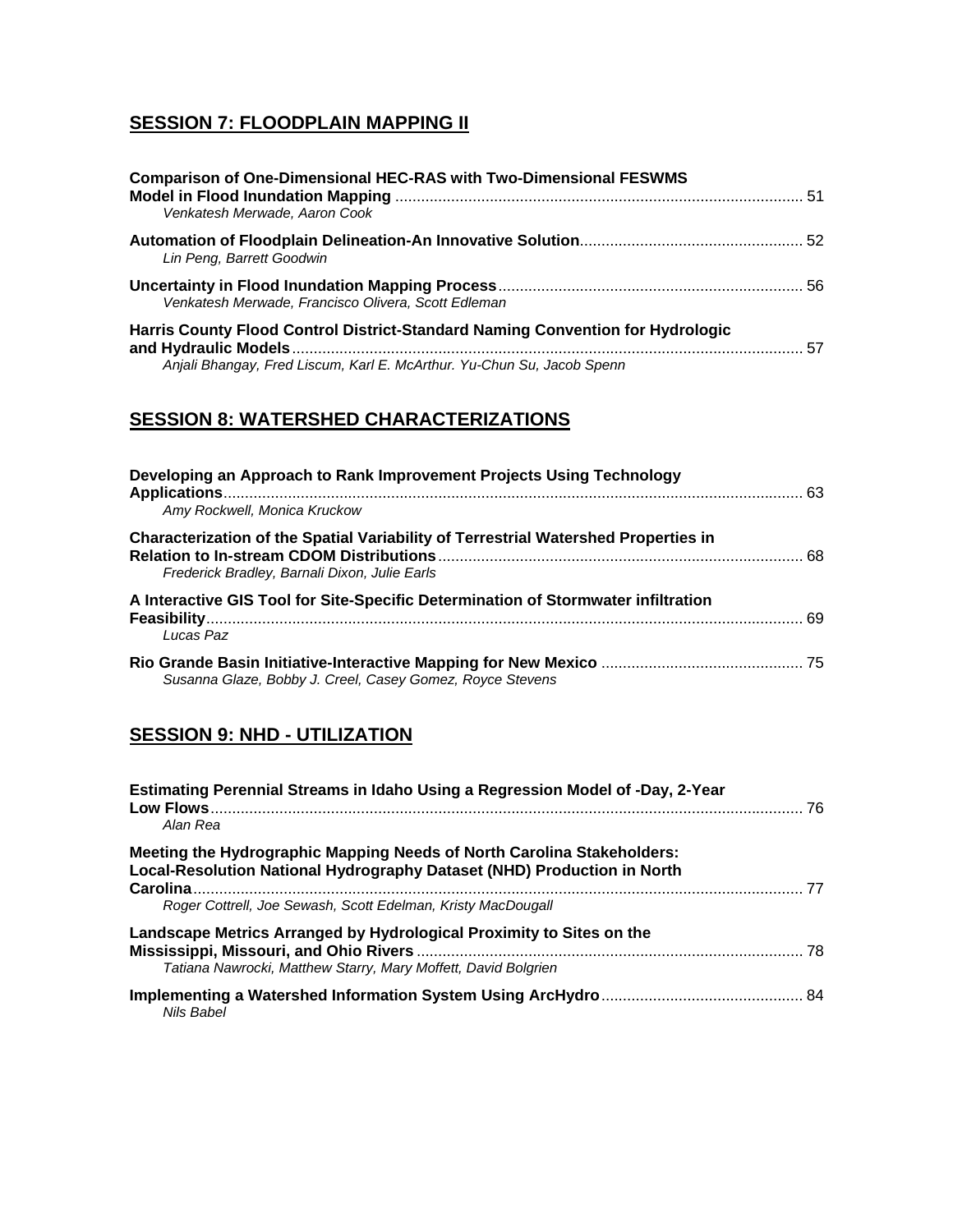## **SESSION 10: LiDAR II**

| N.L. Arave, D. Ames                                                                                                  |  |
|----------------------------------------------------------------------------------------------------------------------|--|
| Tim Blak                                                                                                             |  |
| Development of LiDAR-Derived Digital Elevation Models (DEMS) for Watershed<br>Emmanuel U. Nzeqi, Mahesh Adhikari     |  |
| What Impact does the Topographic Resolution of Your Data Source Have of<br>Mathew Manges, Derek St. John, Russ Poppe |  |

## **SESSION 11: CYBER-INFRASTRUCTURE III**

| Using an Observations Data Model in Hydrologic Information Systems 98<br>David Tarboton, Jeffrey S. Horsburgh, David R. Maidment, Allya Zaslavsky |  |
|---------------------------------------------------------------------------------------------------------------------------------------------------|--|
| Using GIS in Creating an End-to-End System for Publishing Environmental                                                                           |  |
| Jeffery S. Horsburgh, Amber Spackman, David K. Stevens, David G. Tarboton, Nancy O.<br>Mesner                                                     |  |
| Steve Kopp, Nawajish Noman                                                                                                                        |  |
| Synthesis of Web Service Data to Support Hypoxia Modeling in Corpus Christi                                                                       |  |
| Ernest To. David R. Maidment                                                                                                                      |  |

## **SESSION 12: FLOODPLAIN MAPPING III**

| Jim Robinson, Tony Thatcher, Karin Boyd, Gerry Daumiller                                                                  |      |
|---------------------------------------------------------------------------------------------------------------------------|------|
| Data Collection and Population of the USACE National Levee Inventory Database  104<br>Dan Henderson, Tom Schweitzer       |      |
| <b>Coastal Analyst: Enhancing the Application of One-Dimensional Wave Height</b><br>Guillermo Simon, John Messer          |      |
| Application of GIS to New Orleans Flood Inundation and Evacuation Route<br>Timothy Nelson, Sohei Uematsu, John W. Labadie | -106 |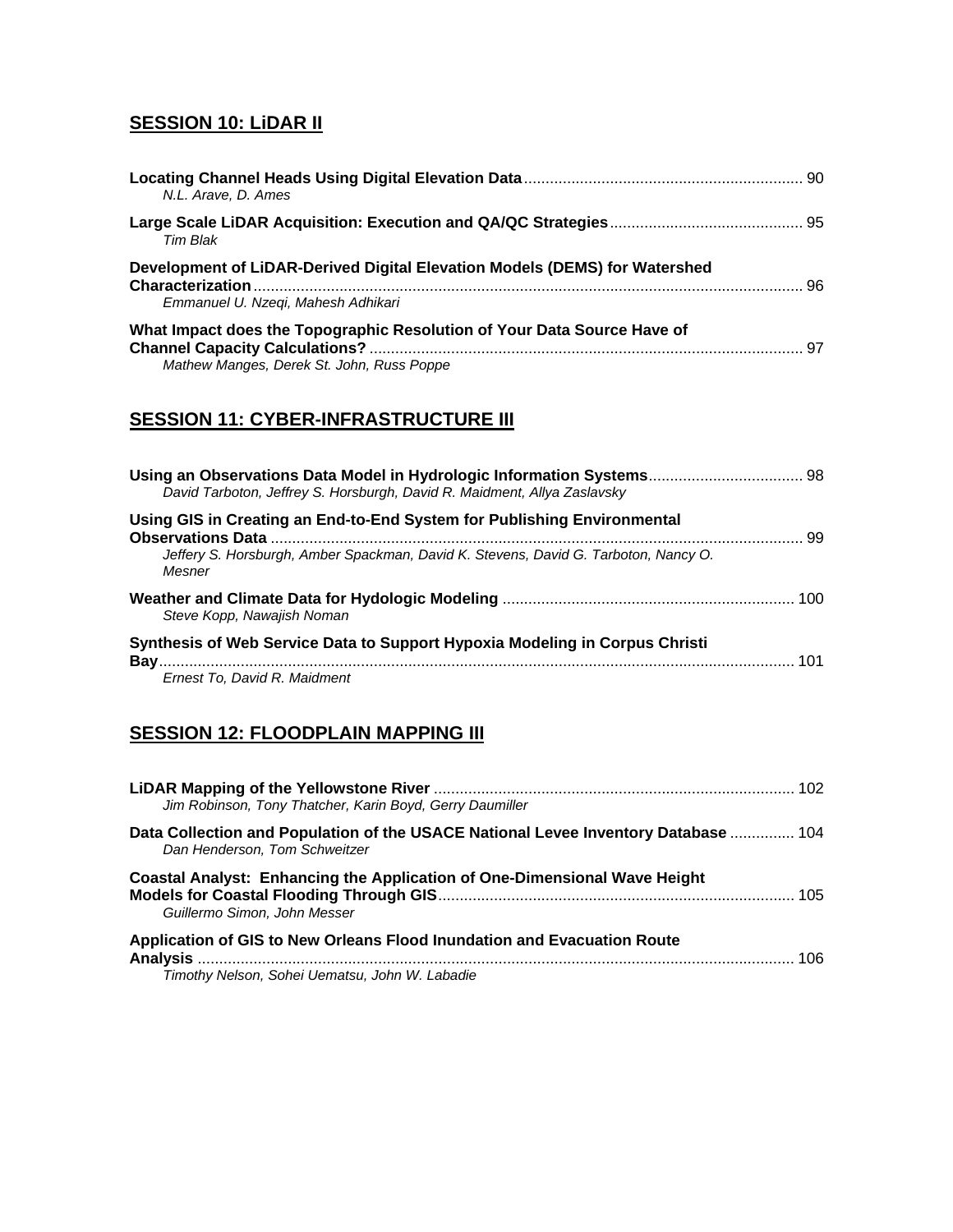## **SESSION 13: WATERSHED WATER QUALITY I**

| Utilizing GIS to Plan Dormant-Spray Runoff Sampling in the San Joaquin River<br>Donna Knifong                                                                              |  |
|----------------------------------------------------------------------------------------------------------------------------------------------------------------------------|--|
| Information Technology Application for District Stream Maintenance Program<br>Shree Dharasker, Vitaliv Vavsfeld                                                            |  |
| HCFCD M3 System Coordination of Contemporaneous Studies for Floodplain<br>Karl McArthur, P.E., CFM; Stephen Bourne, Jacob Spenn, P.E., CFM; Carl W. Woodward,<br>P.E., CFM |  |
| Development and Use of a Multiple Objective Spatial Decision Support System in<br>T.J. Baldyga, S.N. Miller, W.A. Shivoga, L.W. Chiuri, G.B. Paige                         |  |

## **SESSION 14: HYDROLOGIC DATA SYSTEMS**

| Using Geospatial Technologies to Transform Hydrology, Hydraulics & Coastal<br>Seshu Vaddey                    |     |
|---------------------------------------------------------------------------------------------------------------|-----|
| The Trinity River IIMS - Helping Water Managers Access Disparate Scientific Data 131<br><b>Philip Bailev</b>  |     |
| New Geospatial and Hydrologic Databases Spanning 100-200+ Years of Change                                     | 132 |
| Reuben Heine, Jonathan Remo, Nicholas Pinter, Brian S, Ickes                                                  |     |
| Jonathan M. Pickus, Jeffrey Johnson, Mondher Chehata, Rakesh Bahadur, David E.<br>Amstutz, William B. Samuels |     |

## **SESSION 15: LiDAR III**

| Accuracy Assessment of LiDAR-Derived DEMs: Investigating the Effects of<br>Suzanne Wechsler                                                                                                                                                                                           |  |
|---------------------------------------------------------------------------------------------------------------------------------------------------------------------------------------------------------------------------------------------------------------------------------------|--|
| Using LiDAR to Establish a Stream Gauging Network in a Tropical Experimental<br>Boris Poff, Daniel G. Neary, Gregory P. Asner                                                                                                                                                         |  |
| <b>Comparison of LiDAR-Generated Forest Road and Channel Features with</b><br>Russell White, Brian C. Dietterick, Thomas Mastin, Rollin Strohman, Ryan Hilburn<br>The Problem of Data Series Documentation: A Geospatial Metadata Profile in<br>Ricardo Lopez-Torrijos, Bruce Wescott |  |
|                                                                                                                                                                                                                                                                                       |  |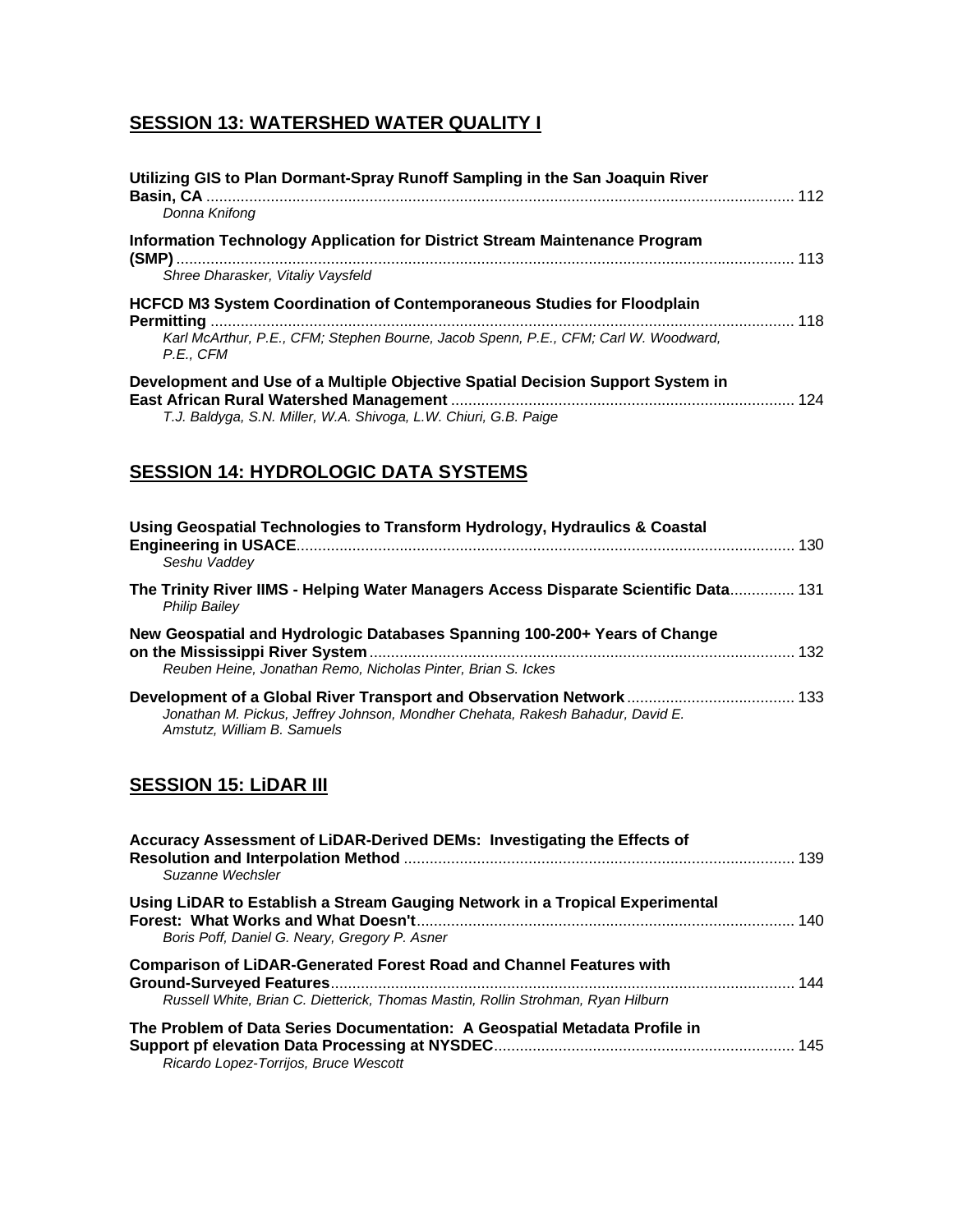## **SESSION 16: HEC GeoRAS: CASE STUDIES I**

| Greg Gagliano                                                                                                  |  |
|----------------------------------------------------------------------------------------------------------------|--|
| Sarah North, Chris Long, Chris Nelson                                                                          |  |
| Assessment of Flood Inundation Using Geometry Input Deprived from LIDAR 153<br>Fadi Shatnawi, Jonathan Goodall |  |
| Nathaniel Todea                                                                                                |  |

## **SESSION 17: NHD – BIOLOGICAL AND ECOSYSTEMS**

| NHD-Based Modeling of Stream Habitat Fragmentation and Steelhead                                               |     |
|----------------------------------------------------------------------------------------------------------------|-----|
| Martina Koller, Connie Shannon, Robin Carlson, Tom Christy, Eric Haney, Stan Allen                             |     |
| David M. Theobald, John B. Norman                                                                              |     |
| Ethan Mora, Daniel L. Erickson, Steve T. Lindley                                                               |     |
| Using GIS to Characterize Multiple Watersheds of Interest to Forest Products<br>Douglas McLaughlin, John Beebe | 158 |

## **SESSION 18: WATERSHED MODELS AND TOOLS**

| A Coupled Surface/Subsurface Model for Multi-Scale Evaluation of Watersheds  159<br>George Matanga, Lorri Peltz-Lewis, Lisa Rainger                                                        |     |
|--------------------------------------------------------------------------------------------------------------------------------------------------------------------------------------------|-----|
| James N. Carleton                                                                                                                                                                          |     |
| Use of GIS Water Analysis Screening Tool for Identifying Critical Water Planning                                                                                                           | 166 |
| Mike Hill, Absolhossain Liaghat, David Jostenski<br>Development of the spatially Explicit Load enrichment Calculation Tool (SELECT)<br>Kendra Riebschleager, R. Karthikeyan, R. Srinivasan |     |

## **SESSION 19: NHD/ARCHYDRO STREAMSTATS**

| Kernell Ries |  |
|--------------|--|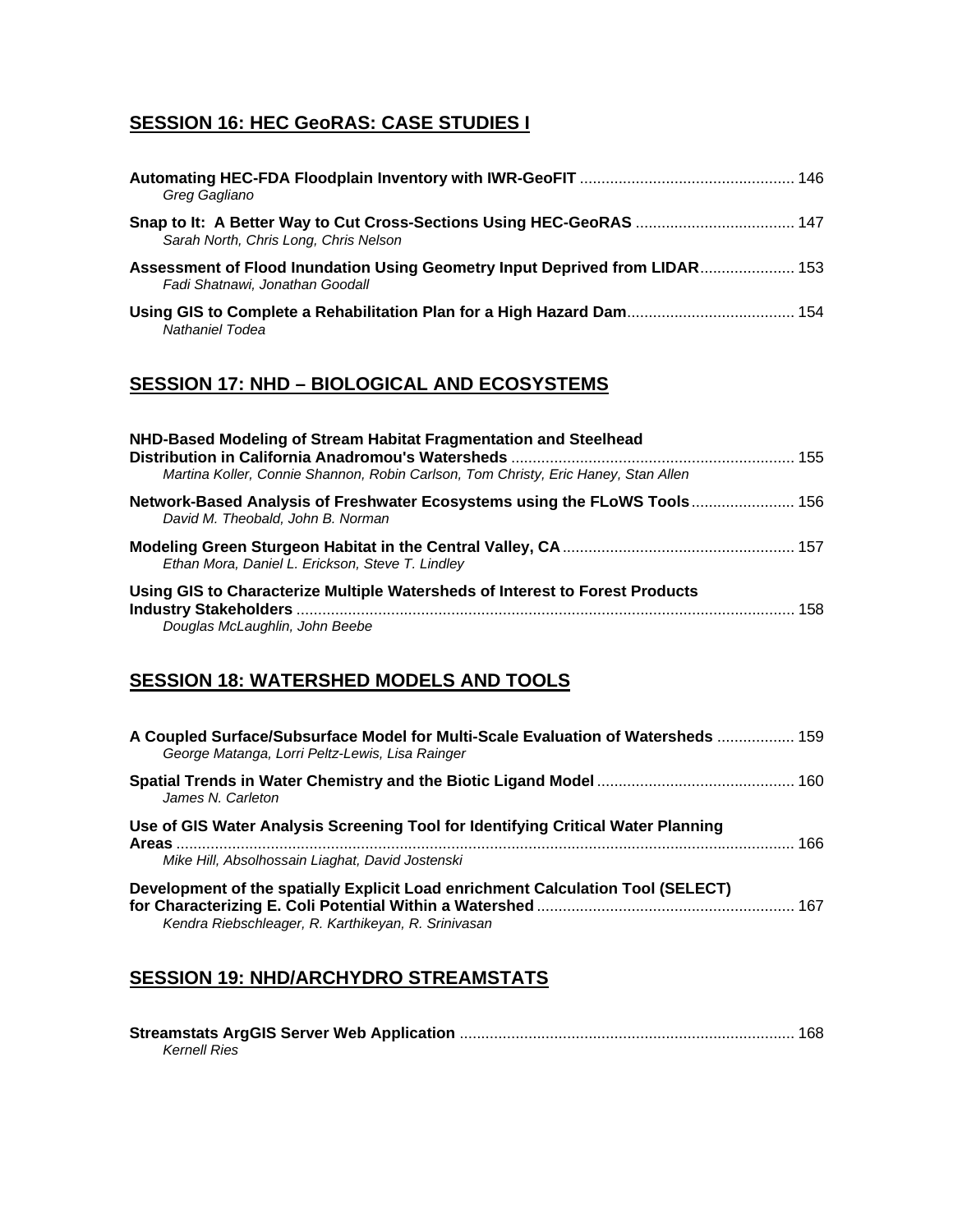| <b>Extending USGS Streamstats to Estimate Daily Precipitation and Temperature</b><br>Kenneth Odom, John Guthrie, Mark Ayers |  |
|-----------------------------------------------------------------------------------------------------------------------------|--|
| A Desktop Application to Assess the Sustainable Basin Yields and Surface-Water<br>Pete Steeves, Stacey A. Archfield         |  |
| Kernell Ries, Peter Steeves, Christine Dartiguenave                                                                         |  |

#### **SESSION 20: HSPF MODELING AND SWAT**

| The San Francisco Bay Watershed Model for Copper Runoff fomr Brake Pad<br>Paul B. Duda, Anthony S. Donigian, Jr., Driss Ennaanay                                    |     |
|---------------------------------------------------------------------------------------------------------------------------------------------------------------------|-----|
| The San Francisco Bay Watershed Model for Copper Runoff from Brake Pad<br>Anthony S. Donigian, Jr., Brian R. Bicknell, James N. Carleton, Kirsten Sinclair Rosselot |     |
| Driss Ennaanay, Anthony S. Donigian, Jr.                                                                                                                            |     |
| Development of an Open Source GIS Interface and Analysis Tools for the Soil<br>Jeyakanthan Veluppillai, Daniel P. Ames, Srinivasan Raghavan, David Wells            | 190 |

## **SESSION 21: HEC GeoRAS: CASE STUDIES II**

| Visualization of Groundwater-Surface Water interaction for the Rio Grande in                                                 |     |
|------------------------------------------------------------------------------------------------------------------------------|-----|
| Kelly Isaacson, Julie Coonrod, Venkatesh Merwade                                                                             |     |
| Joshua Peschel, Tracy Hammond, Kelly Brumbelow, Tony Cahill                                                                  |     |
| The Use of Retro-Modeling to Assess the Effects of River Engineering on Lower<br>Johathan Remo, Nicholas Pinter, Ruben Hiene | 198 |

## **SESSION 22: NHD – WATER RIGHTS AND BASIN ASSESSMENTS**

| Fiona Renton, Jeff Kapellas, Leo Anguiano  |  |
|--------------------------------------------|--|
| Clark Siler, Tim Whiteaker, David Maidment |  |
| Georgette Koty                             |  |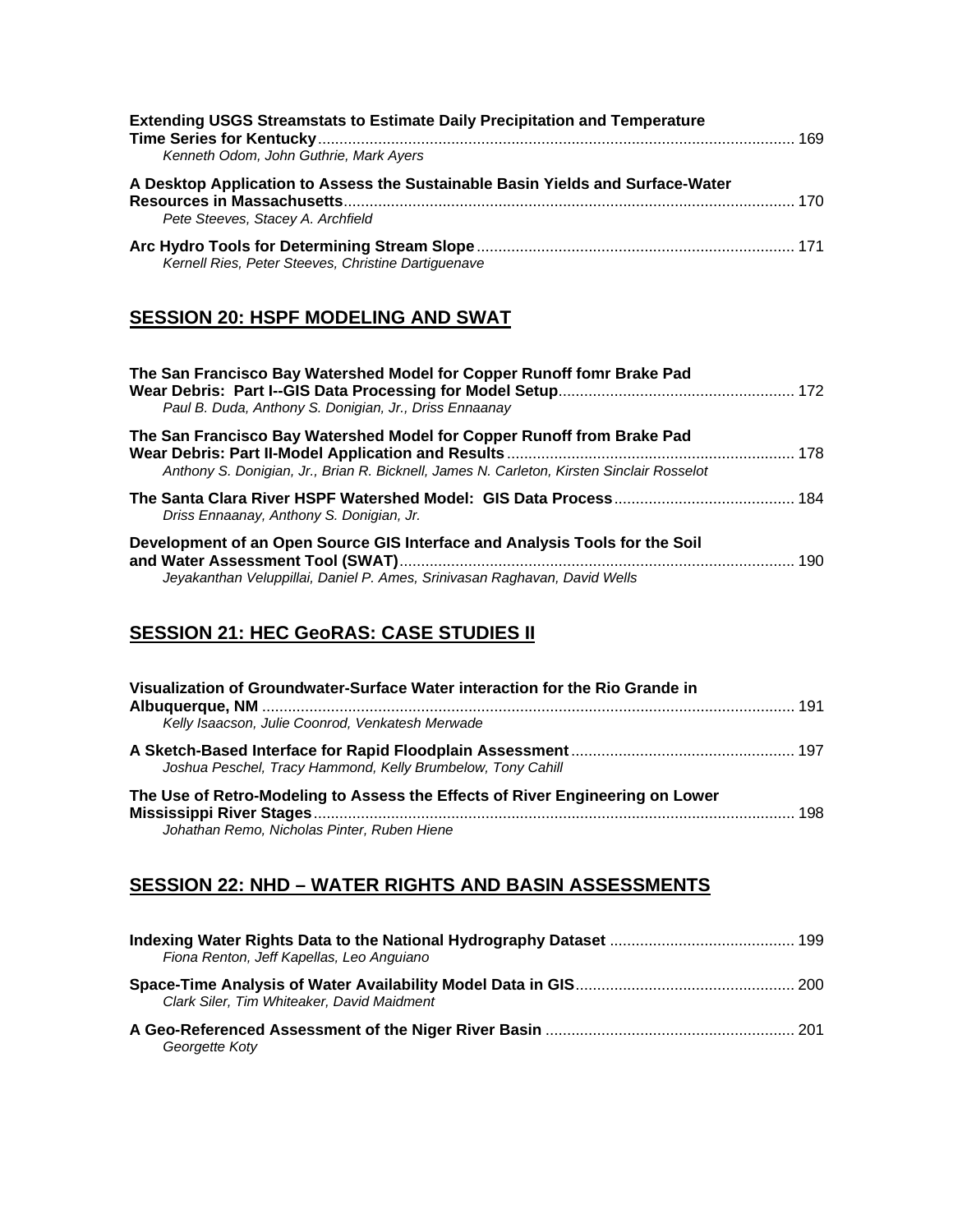| WIS-A GIS Based Watershed Information System to Prioritize Resources for      |  |
|-------------------------------------------------------------------------------|--|
|                                                                               |  |
| Khalid Alvi, Sabu Paul, Tham Saravanapavan, Leslie Shoemaker, Mow-Soung Cheng |  |

## **SESSION 23: WATERSHED BIOLOGIC ANALYSIS**

| Predicting River Floodplain and Lateral Channel Migration with GIS for Salmon                                            |     |
|--------------------------------------------------------------------------------------------------------------------------|-----|
|                                                                                                                          | 208 |
| Jason Hall, Damon M. Holzer, Timothy J. Beechie                                                                          |     |
|                                                                                                                          |     |
| Michael Breedlove, Craig Anderson, Thomas Gushue                                                                         |     |
| Biological Criteria and Stressor Identification as Inputs to Watershed Retrofit                                          |     |
|                                                                                                                          | 210 |
| James Stribling, Michael J. Paul, Jennifer Stamp, Tham Saravanapavan, Shannon Moore                                      |     |
| Site Specific GIS for Coastal Resource Managers, Where is that Eelgrass? 211<br>Brett Still, Ann Marten, Mark Manganello |     |

## **SESSION 24: HYDROLOGIC INFORMATION SYSTEMS AND SPARROW**

| Jack Hampson, Stephen Bourne, Kelly Brumbelow                                                                                                                |     |
|--------------------------------------------------------------------------------------------------------------------------------------------------------------|-----|
| Application of Sparrow Model to Assess Pathogen Contamination in Two Basins                                                                                  | 218 |
| Deepti, Meghna Babbar-Sebens, R. Karthikeyan                                                                                                                 |     |
| Modeling Spatial Distributions of Nonpoint Source Pollution Loadings in the<br>Great Lakes Watersheds by Using the Distributed Large Basin Runoff Model  219 |     |
| Chansheng He, Carlo DeMarchi, Thomas E. Croley                                                                                                               |     |

## **SESSION 25: SWAT MODELING**

| Multifaceted Univariate Snesitivity Analysis for Complex Watershed Simulation<br>$\n  Models  \n  ________  \n  ________  \n  ________$ | 225 |
|-----------------------------------------------------------------------------------------------------------------------------------------|-----|
| Ryan Fleming, Christine Shoemaker, Jennifer Benaman                                                                                     |     |
| The Use of SWAT Modelling to Detect Small-Dam Influences on Hydrological<br>Jacquelyn Duke, Joseph D. White, Shane Prochnow, Lisa Zygo  | 226 |
| <b>Comparing SWAT Overall Drainage Basin Predictions With Individual Sub-Basin</b><br>Julie Earls, Branali Dixon, Frederick Bradley     | 227 |
| Karst Hydrology Modeling Using Soil and Water Assessment Tool (SWAT) 233<br>Bakkiyalakshmi Palanisamy, Stephen R. Workman               |     |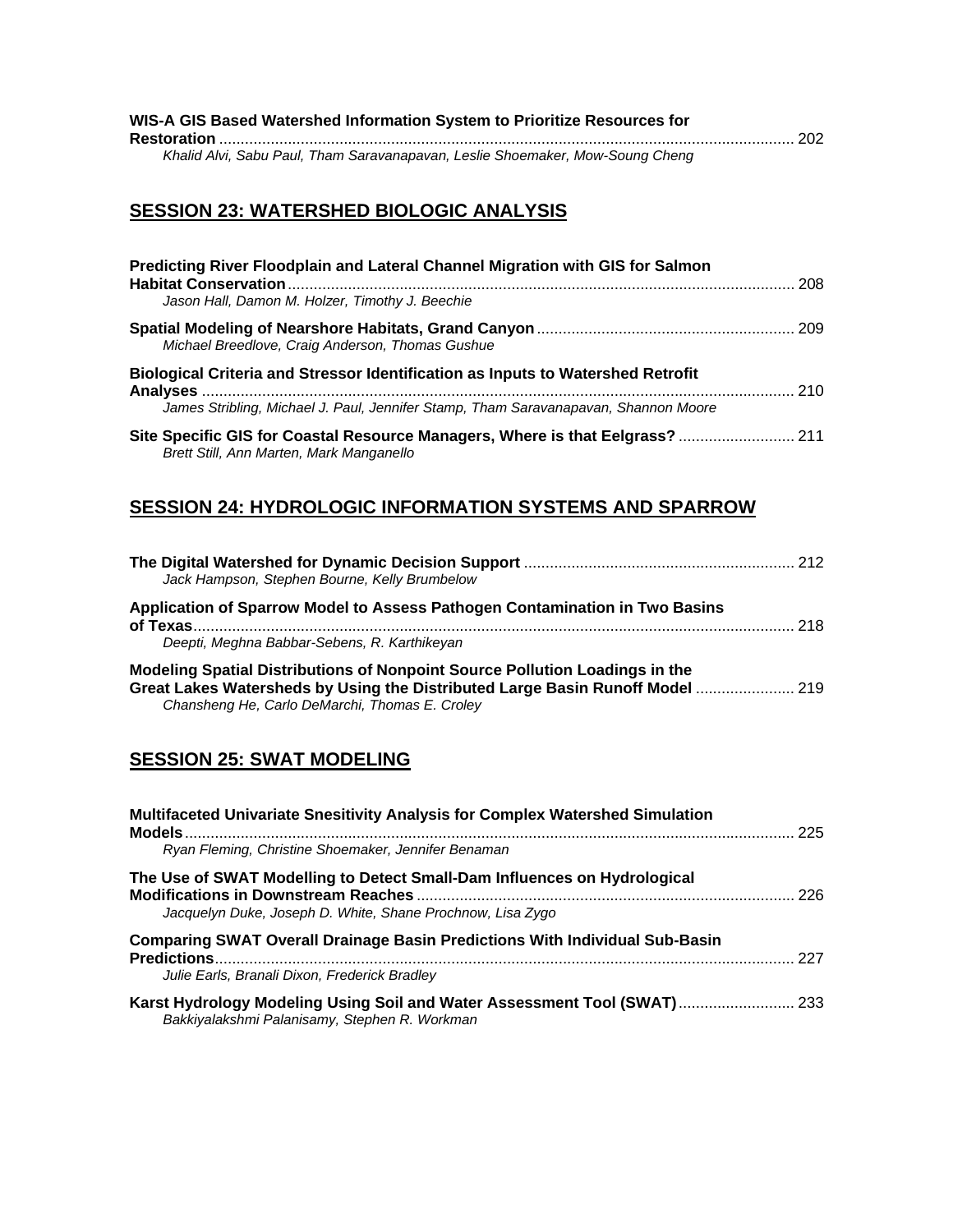## **SESSION 26: HEC CASE STUDIES**

| Development of a Hydrologic Model Using GIS Tools in a Watershed With<br>Extreme Losses                                      | 234 |
|------------------------------------------------------------------------------------------------------------------------------|-----|
| Jonathan Quebbeman                                                                                                           |     |
| Coupling ArcHydro with a Land Use Forecasting Model to Mitigate Flood Hazard 235<br>Graeme Aggett                            |     |
| HEC-GeoRAS Modeling-Application of the Optional Layers and Lessons Learned<br>Andrew H. MacLeod                              | 236 |
| Adjusting HEC-RAS Cross Sections for Subsidence for the Master Drainage Plan<br>John Grounds, Beecroft Shittu, Brandon Grimm | 237 |

## **SESSION 27: NHD – CASE STUDIES**

| Spatially Distributed Sedimentation Modeling in the Lake Lanier Watershed 238<br>J.B. Sharma, Marguerite Madden |  |
|-----------------------------------------------------------------------------------------------------------------|--|
| Automated Matching of Sampling Sites to Characterize a Stream Reach 243<br>Alena Bartosova, Philip M. Graff     |  |
| A Spatial Decision Support System for Watershed Fecal Pollution Control  244<br>Jy S. Wu, Z. Wang, W. Xiang     |  |
| Joshua Peschel, Ron Mireau, Stephen Bourne, Kelly Brumbelow, Ken Stewart, Jack<br>Hampson                       |  |

## **SESSION 28: WATERSHED WATER QUALITY II**

| Troy Deibert, Timothy Bate, Michael Benedict, Sara Hackbarth, Jeff Siegel, William Krill                    |     |
|-------------------------------------------------------------------------------------------------------------|-----|
| Using GIS to Develop a Performance Based Watershed Improvement Plan 257<br>Lori Visone, Pete Wright         |     |
| <b>Geospatial Information Platform for Sustainable River Basins Through</b><br>Satoru Sadohara, Yuichi Sato | 262 |

#### **SESSION 29: NHDPLUS**

| Cindy McKay                                                                          |  |
|--------------------------------------------------------------------------------------|--|
| National Hydrography Dataset Plus (NHDPlus) Applications Sampler 269<br>Tommy Dewald |  |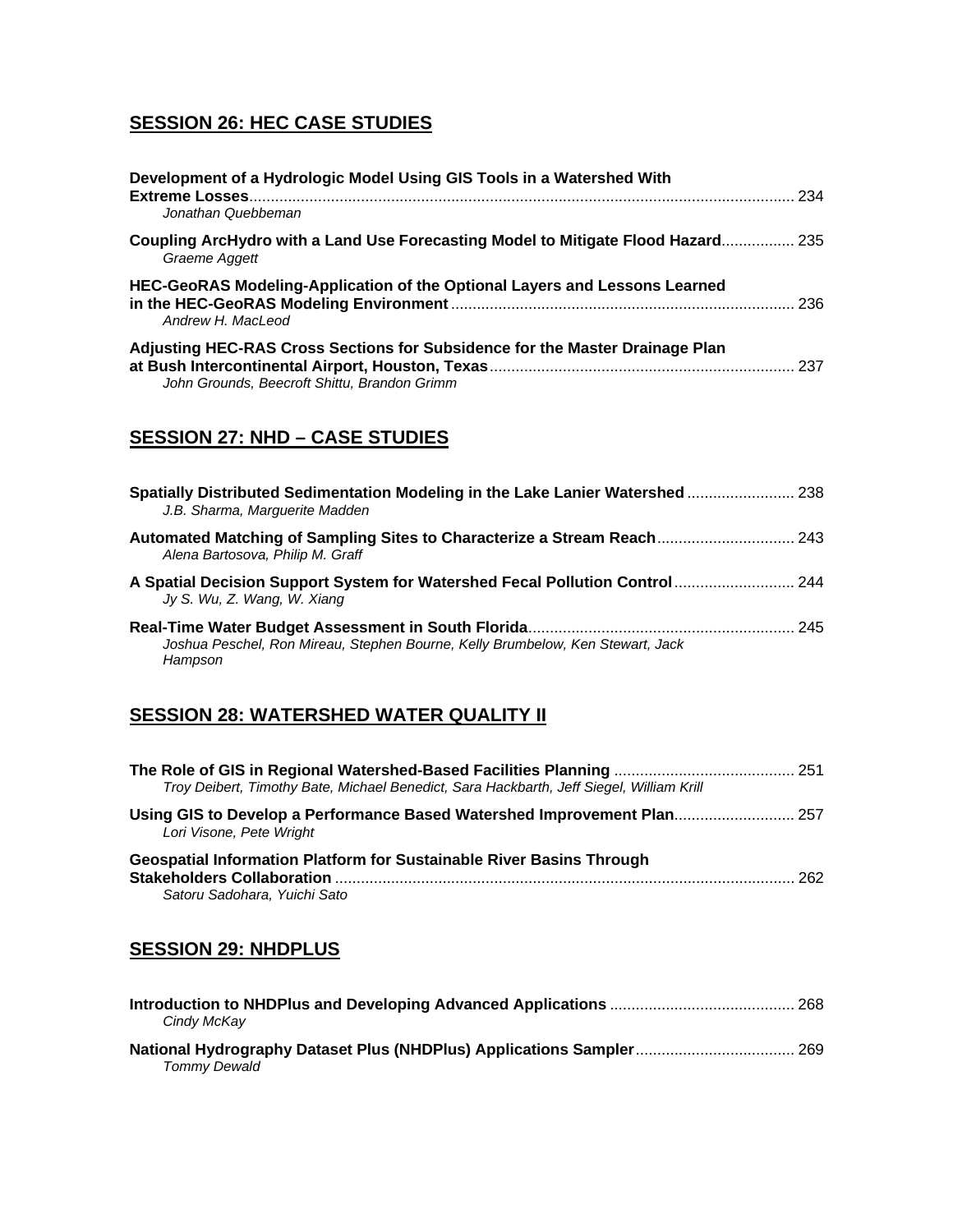| Using the National Hydrography Dataset Plus (NHDPlus) in Arc Hydro 270<br>Alan Rea               |     |
|--------------------------------------------------------------------------------------------------|-----|
| NHDPlus as the Core for Significant Nexus Analyses of Wetlands and Headwater                     | 271 |
| William Cooter, Jay Rineer, Brandon Bergenroth, Shel Brannan, Kevin Pickren, David<br>Cunningham |     |

## **SESSION 30: HYDROLOGIC INFORMATION SYSTEMS – MODELING I**

| Developing Plug-ins for the Open Source MapWindow GIS Project and EPA's<br>Ahmad Aburizaiza, Daniel P. Ames           |     |
|-----------------------------------------------------------------------------------------------------------------------|-----|
| A Team Approach to Building a GIS Integrated Hydrologic Model for the<br>Bob DenOuden, David Richey, Karl Morgenstern | 273 |
| Spatially Explicit Water Budget Analysis Using GIS-Based Stocks-and-Flows<br>Yiwen Chiu, Sangwon Suh                  | 274 |

## **SESSION 31: HYDROLOGIC INFORMATION SYSTEMS – MODELING II**

| Jon Goodall, Bella Robinson, Anthony Castonova, Fadi Shatnawi                                                                    |      |
|----------------------------------------------------------------------------------------------------------------------------------|------|
| An OpenMI Model Interface Implementation for Hydrologic Modeling in an Open<br>Daniel P. Ames. Harold Dunsford                   | -281 |
| Guad2D: A Two-Dimensional Flow Model for Floodplain Mapping Over Time  282<br>Francisco Olvera, Martin Rodriguez, Javier Murillo |      |
| Application of Independent GIS Programming in NCCHE Numerical Modeling<br>Yaoxin Zhang, Yafei Jia, Sam S.Y. Wang                 | 283  |

## **SESSION 32: ARCHYDRO STORMWATER**

| <b>Clark County Regional Flood Control District Arc Hydro (CCRFCD Arc Hydro):</b><br>Stephen Bourne, Stan Clawson, Harshal Desai, P.E., Kevin Eubanks, P.E. |     |
|-------------------------------------------------------------------------------------------------------------------------------------------------------------|-----|
| Using ArcGIS to Standardize Data Processing for USEPA's Storm Water<br>Jennifer Austin Wardwell, Jonathan Quebbeman, PE                                     | 295 |
| Suzanne Dallman                                                                                                                                             |     |
| GIS-Enhanced Application of the Impervious Cover Method of Runoff Calculation 307<br>Kenneth J. Heim, James Herberich                                       |     |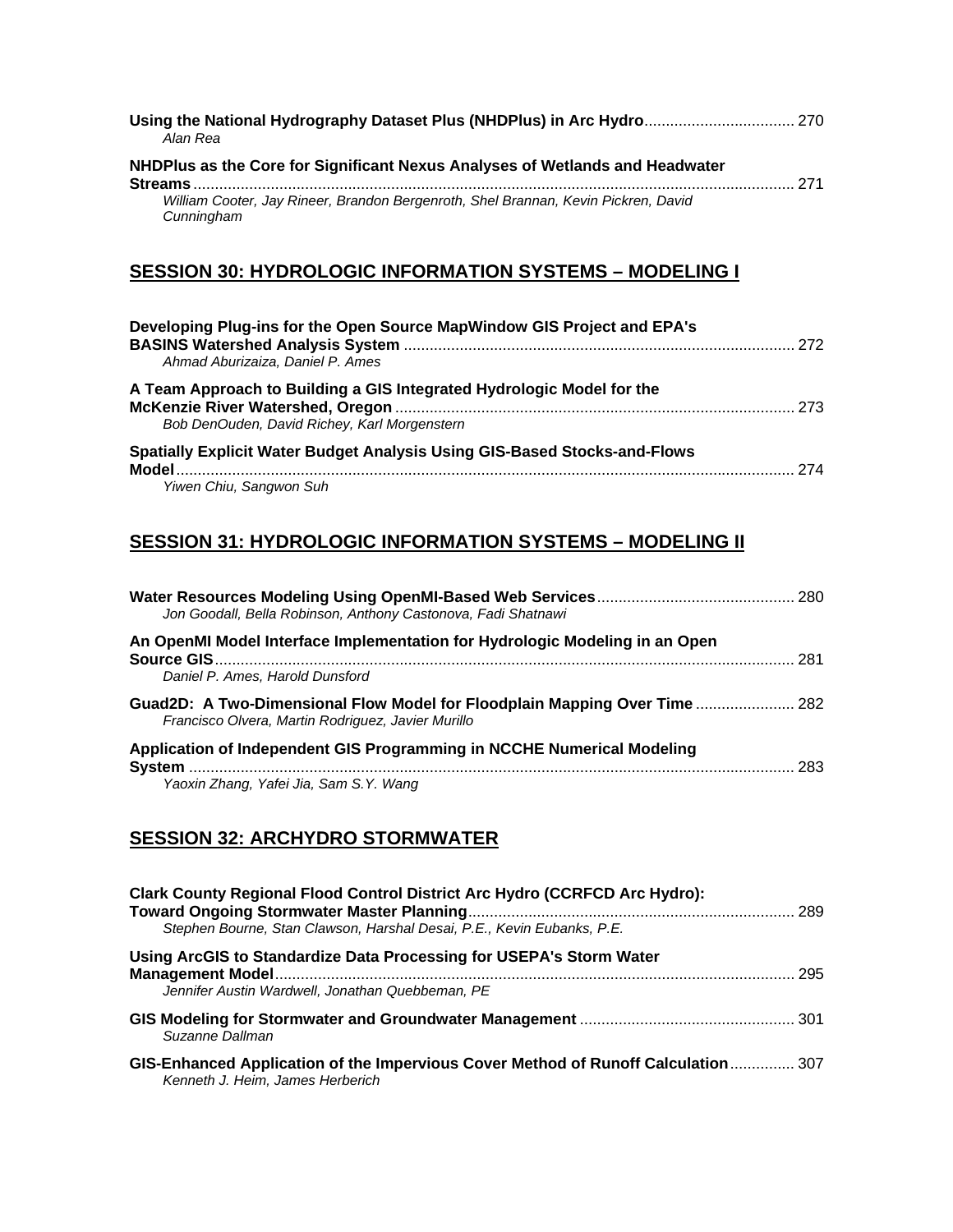## **SESSION 33: HYDROLOGICAL INFRASTRUCTURE**

| David Hansen                                                                                             |  |
|----------------------------------------------------------------------------------------------------------|--|
| Timothy I. Mote, Greg Stemler, Chris Coutu, Serkan Bozkurt                                               |  |
| Managing Local Government Environmental Water Utilities in CAD and GIS 315<br>Jason Hill                 |  |
| The 1,600 Mile Challenge: Terrain Processing & Floodplain Mapping of the Upper<br>Andy Bonner, Rick Nusz |  |

#### **SESSION 34: ARCHYDRO – CASE STUDIES**

| A Pilot Project to Develop and Implement Streamstats and NHDPlus Applications<br>Using Local Resolution Data in the Upper French Broad River Basin, North |      |
|-----------------------------------------------------------------------------------------------------------------------------------------------------------|------|
| Carolina.<br>Kirsten Tighe, Silvia Terziotti, Chad Wagner                                                                                                 | -317 |
| Regression Modeling and NHDPlus to Improve Pathogen Beach Advisories  318<br>Michele Cutrofello, Timothy Bondelid, Breda Munoz                            |      |
| Using GIS to Calculate Bacterial Loadings Along the Texas Gulf Coast 324<br>Stephanie L. Johnson, David R. Maidment                                       |      |
| William B. Samuels, Christopher Ziemniak, Michael Monteith, Rakesh Bahadur, Douglas<br>Rvan                                                               |      |

## **SESSION 35: HYDROLOGIC INFORMATION SYSTEMS – BASINS**

| Paul R. Hummel, John L. Kittle, Jr., Paul B. Duda, Mark H. Gray, James N. Carleton                                                         |  |
|--------------------------------------------------------------------------------------------------------------------------------------------|--|
| Application of Hydrological Simulation Program-Fortran (HSPF) for Hydrological<br>Mansoor Baloch                                           |  |
| <b>Community Code Development: A New Paradigm for Geospatial Software in</b><br>Harold Dunsford, Daniel P. Ames, Gerry Laniak, Jack Kittle |  |
| Austin Polebitski, Richard Palmer                                                                                                          |  |

## **SESSION 36: HYDROLOGIC INFORMATION SYSTEMS – DATA SOLUTIONS**

| David McCulloch, Gary T. Fisher |  |
|---------------------------------|--|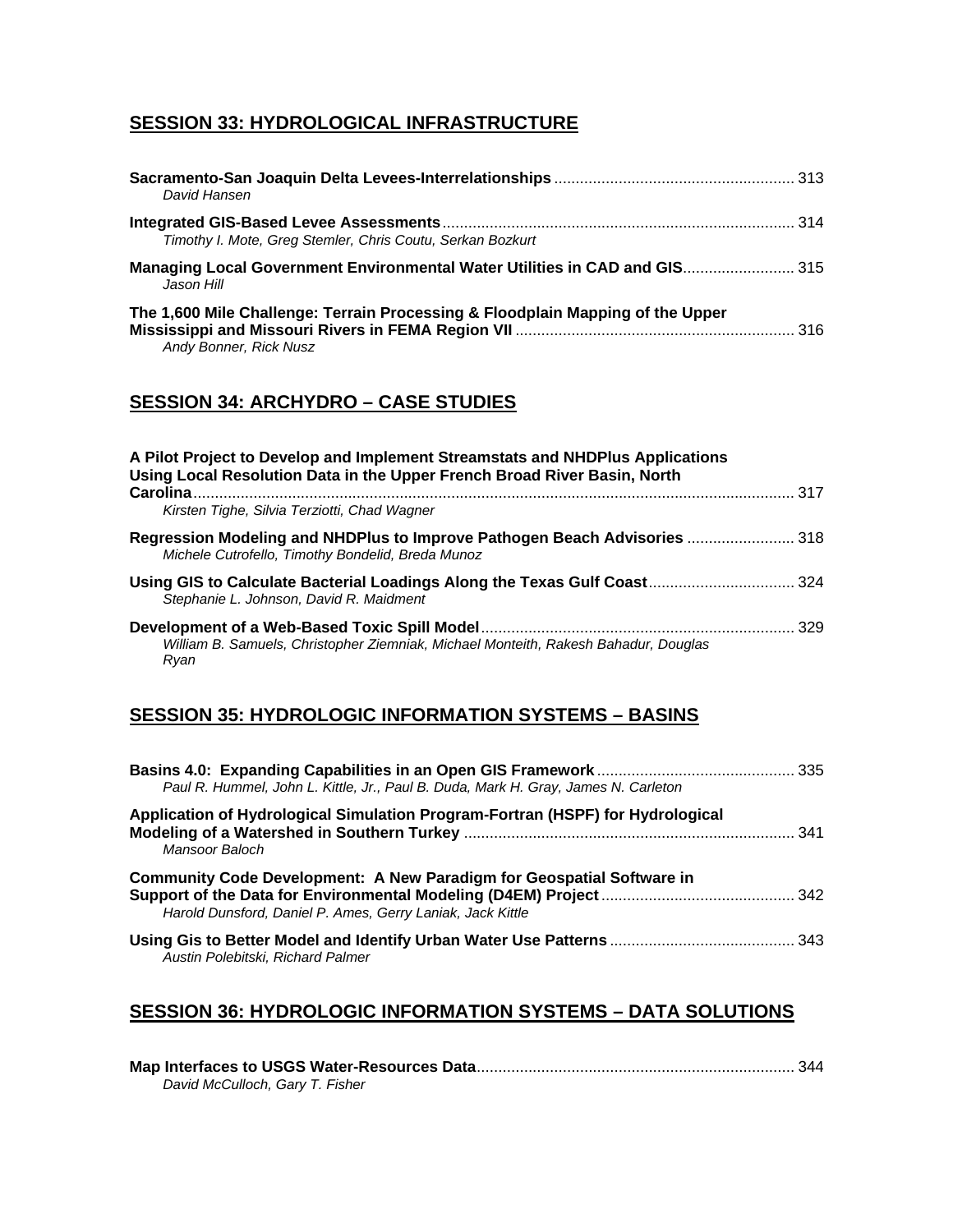| Tim Brice, Corey Pieper                                                                                                                 |     |
|-----------------------------------------------------------------------------------------------------------------------------------------|-----|
| Kisters Time-Series Management System and its Integration Into a Multi-Purpose<br>Stefan Fuest, Roland Funke, Stan Malinky, Brad St.Cyr |     |
| WebH20, A Low-Cost, Feature-Rich Web-Based EIMS, GIS, and Data Analysis<br>Pascual Benito                                               | 353 |

## **SESSION 37: MODELING – FLOOD**

| Extreme Precipitation Analysis Tool (EPAT)An Alternative to Site Specific,                                                                                      | . 354 |
|-----------------------------------------------------------------------------------------------------------------------------------------------------------------|-------|
| Rob Rahrs, Greg Gagliano, Bill Badini, John Henz                                                                                                                |       |
| Real-Time Flood Forecasting, The SARA Test Study for Bexar County  355<br>Nefi Gaza, Anthony Henry                                                              |       |
| Use of GIS Visualization and Google Earth Mapping Service to Aid Flood Hazard                                                                                   |       |
| David Judi, Steven Burian, Alfred Kalyanapu, Tim McPherson                                                                                                      |       |
| Estimation of Basin Hydrologic Characteristics for Gridded Flash Flood Guidance 359<br>John A. Schmidt, James H. Paul, Anthony J. Anderson, Britt E. Westergard |       |

## **SESSION 38: WATERSHED PLANNING AND WATER USE**

| Lainie Levick, Kristine Uhlman, D. Philip Guertin                                                                                    |  |
|--------------------------------------------------------------------------------------------------------------------------------------|--|
| Yassert Gonzalez                                                                                                                     |  |
| Modeling the Cumulative Effects of Forest Fire on Watershed Hydrology  367<br>Crystal S. Stonesifer, Donald F. Potts, Lloyd P. Queen |  |
| Yassert Gonzalez, Jay W. Yingling, Corey Denninger                                                                                   |  |

## **SESSION 39: REMOTE SENSING I**

| Improving Runoff Simulation with Remotely Sensed Cover Estimates 374<br>Philip Heilman, Mariano Hernandez, Steven Hagen |      |
|-------------------------------------------------------------------------------------------------------------------------|------|
| Field Verification of a Remote-Sensing Based Method to Quantify Irrigated<br>David Jordan, Christopher Park             |      |
| Utilization of Remotely Sensed Data for Mapping Impervious Surfaces  376<br>Brenda Berasi, Scott Stoodley               |      |
| Linda Davis, Diego Caamano                                                                                              | -382 |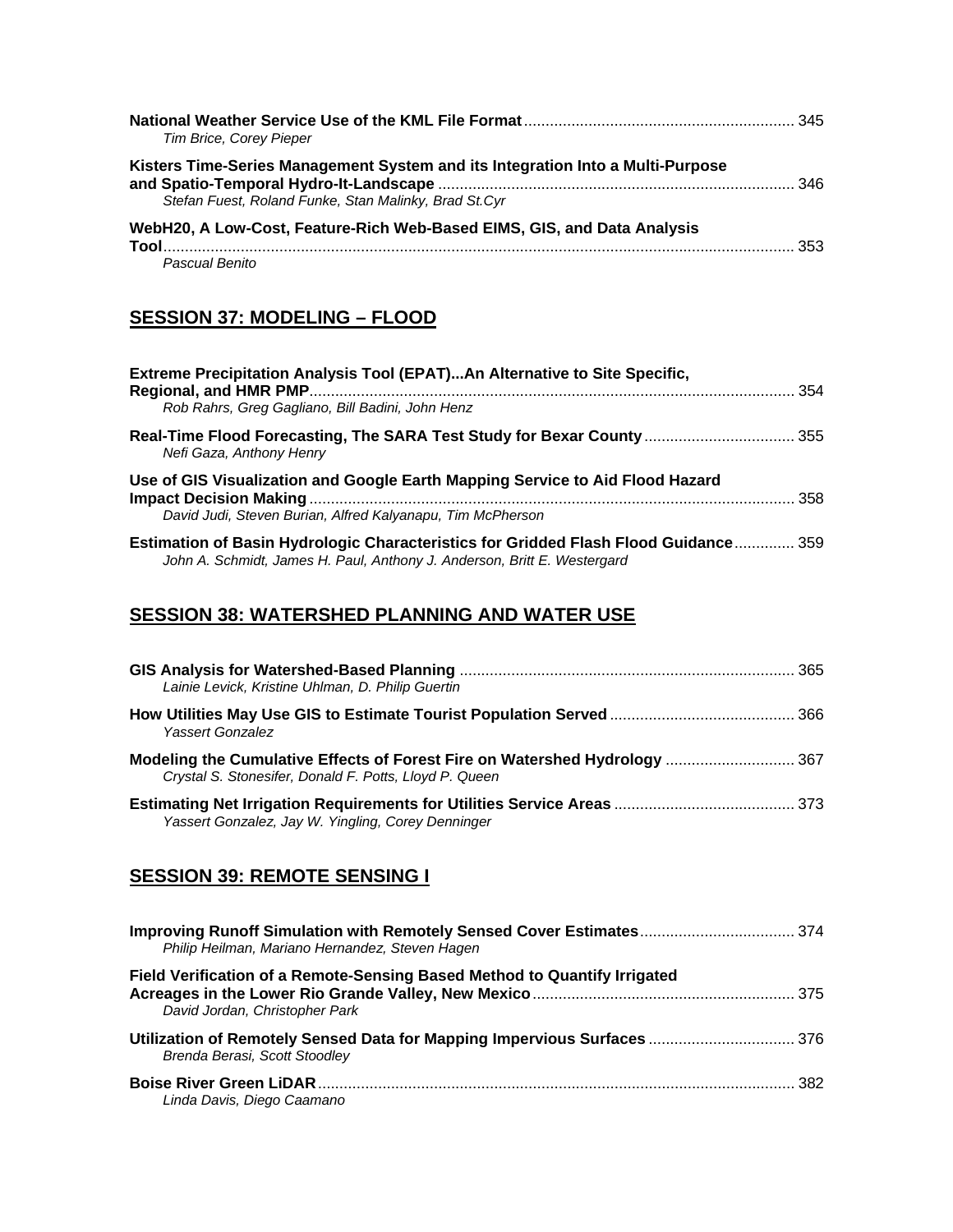## **SESSION 40: LANDUSE – CLASSIFICATIONS AND ASSESSMENTS**

| Public Involvement Enhances Watershed Land Use GIS Data Development 387<br>Stephen Skripnik, Eileen White                                                                                       |     |
|-------------------------------------------------------------------------------------------------------------------------------------------------------------------------------------------------|-----|
| <b>Back River Watershed Initial Scope and Water Quality Assessment Investigation  393</b><br><b>Chris Niesterowicz</b>                                                                          |     |
| Water Quality-Based Facilites Planning alternative Analysis Using-GIS 394<br>Michael Schwar. Timothy Bate, Michael Benedict, Sara Hackbarth, Jeff Siegel, William Krill,<br><b>Troy Deibert</b> |     |
| A Geoinformatic Classification of Sierra Nevada Lakes: Can Terrestrial<br>David Waetjen, Joshua H. Viers, Hugh D. Safford                                                                       | 399 |

## **SESSION 41: WEB PUBLISHING I**

| Framework and Implementation of a Spatially Integrated Hydrologic Modelling                                 |  |
|-------------------------------------------------------------------------------------------------------------|--|
| Averill Cate Jr.                                                                                            |  |
| Drinking Water Quality (DWQ) Geographic Information System (GIS)  401<br>Paul Nearv                         |  |
| Ali Diba. Robert Eadie. Meade Maleki                                                                        |  |
| Federal Interagency Hydrology and Hydraulics GIS Applications Workgroup  403<br>William Merkel, David Wells |  |

## **SESSION 42: HYDROLOGY – COASTAL APPLICATIONS**

| ACES: Building a GIS-Based Analytical Framework for Coastal and Estuarine                                                                       |  |
|-------------------------------------------------------------------------------------------------------------------------------------------------|--|
| Sandra Fox, Stephen Bourne, Clay Montague, Aisa Ceric, Palmer Kinser                                                                            |  |
| e-Estuary: Developing a Decision-Support System for Coastal Management 412<br>Naomi Detenbeck, M.C. Pelletier, M. Abdelrhman, S. Rego, M. Nixon |  |
| Coastal Risk Analysis: Combined Effects of Storm Surge and Rainfall 413<br>Kelly Knee, Chris Galagan                                            |  |
| Comparing the Influence of Riparian Zone and Catchment Land Cover to Indices<br>Judith Okay, Peter Claggett, Frederick Irani                    |  |

## **SESSION 43: GROUNDWATER I**

| Norm Jones, Gil Strassberg |  |
|----------------------------|--|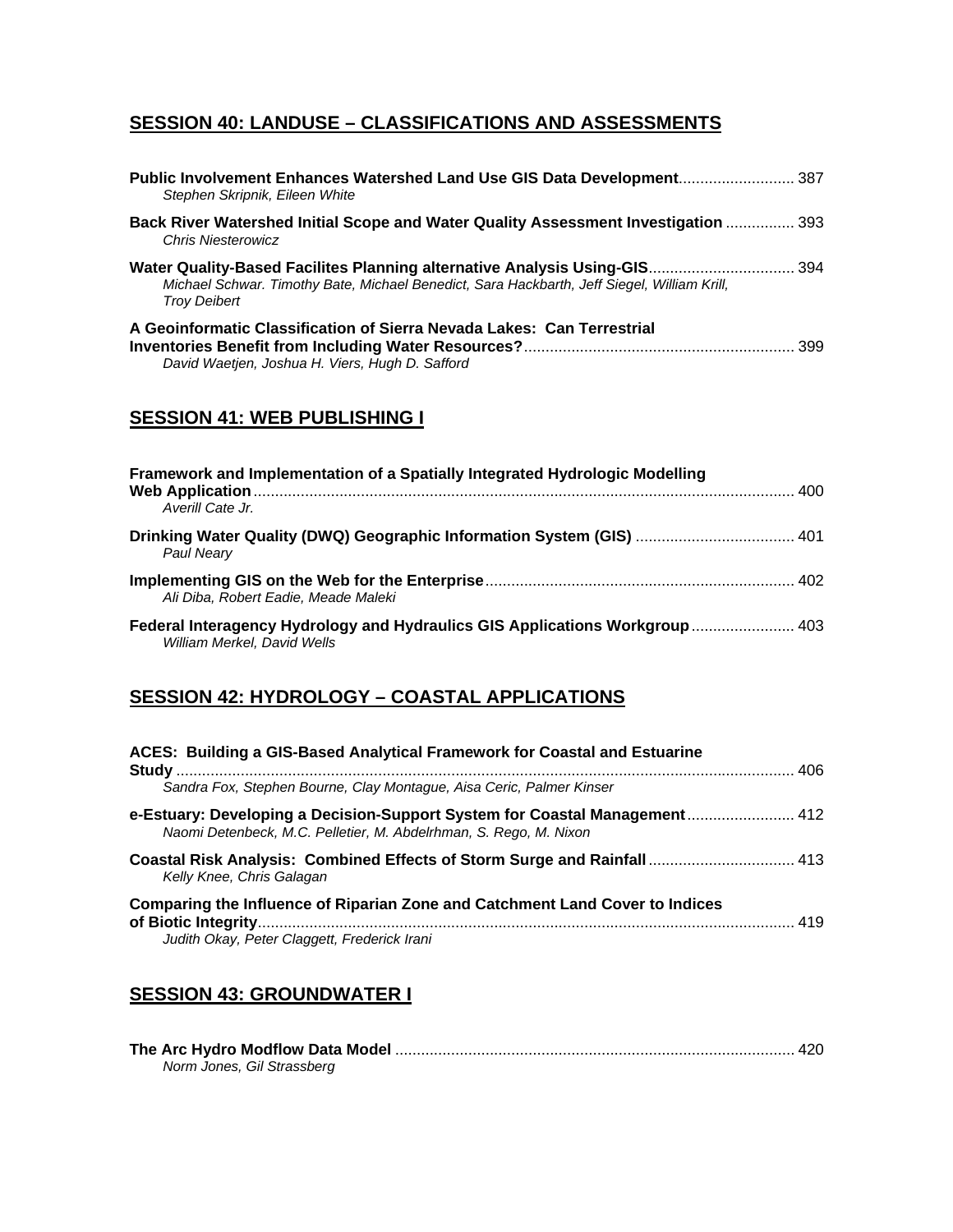| Integration of GIS and EVS for Three-Dimensional Hydrogeologic Visualizations  425<br>Eric Rogoff, John Kivett, Christopher Hickman                                                                             |  |
|-----------------------------------------------------------------------------------------------------------------------------------------------------------------------------------------------------------------|--|
| Integration of Regional Hydrologic Modeling Using FORTRAN and ArcGIS to<br>Evaluate the Effects of A+3degreesC Climate Change on Recharge and Runoff 431<br>Alan Flint, Lorraine E. Flint, Michael D. Dettinger |  |
| Ji-Young Kim, Al Easterday, Gina calderone, Catherine Guido                                                                                                                                                     |  |

## **SESSION 44: REMOTE SENSING II**

| Optimizing Runoff Production in Watershed modeling Using Multispectral,<br>Raul Mercado, PE, CFM                                                                                | . 433 |
|---------------------------------------------------------------------------------------------------------------------------------------------------------------------------------|-------|
| Sensitivity of Distributed Hydologic Model Output to Surface Hydraulic<br>Alfred Kalyanapu, Steven J. Burian, Timothy N. McPherson                                              |       |
| <b>Evaluating Methods to Estimate Total and Directly-Connected Impervious Areas</b><br>Alexis Dufour, Douglas Wright                                                            | 441   |
| Using Satellite Data to Improve the Accuracy of River Flow Forecasting Models A<br>Ahmad Abrishamchi, Massoud Tajrishy, Ali Tafarojnoruz, Behdad Chehrenegar, Shadab<br>Shadzad |       |

## **SESSION 45: LANDUSE AND CLIMATE**

| The Impacts of Land Use Change on Water Resources and Traditional Acequia             |  |
|---------------------------------------------------------------------------------------|--|
| Quita Ortiz, Bobby Creel, Christopher Brown, Sam Fernald, Steve Guldan                |  |
| Matt Sagues, Edwin Maurer, Leonard Sklar                                              |  |
| Using GIS to Determine Stream Flow in Response to Climate Change 454<br>Julie Coonrod |  |
| Ming-Chin Jeng                                                                        |  |

## **SESSION 46: WEB PUBLISHING II**

| Web-Based GIS for Sediment TMDL Implementation in the Imperial Valley,                |  |
|---------------------------------------------------------------------------------------|--|
| Serene Ong, Nathan Strout, Paul Burgess                                               |  |
|                                                                                       |  |
| Marian Norris, Jeff Runde, James Pieper, Mark Lehman, John Paul Schmitt, Shawn Carter |  |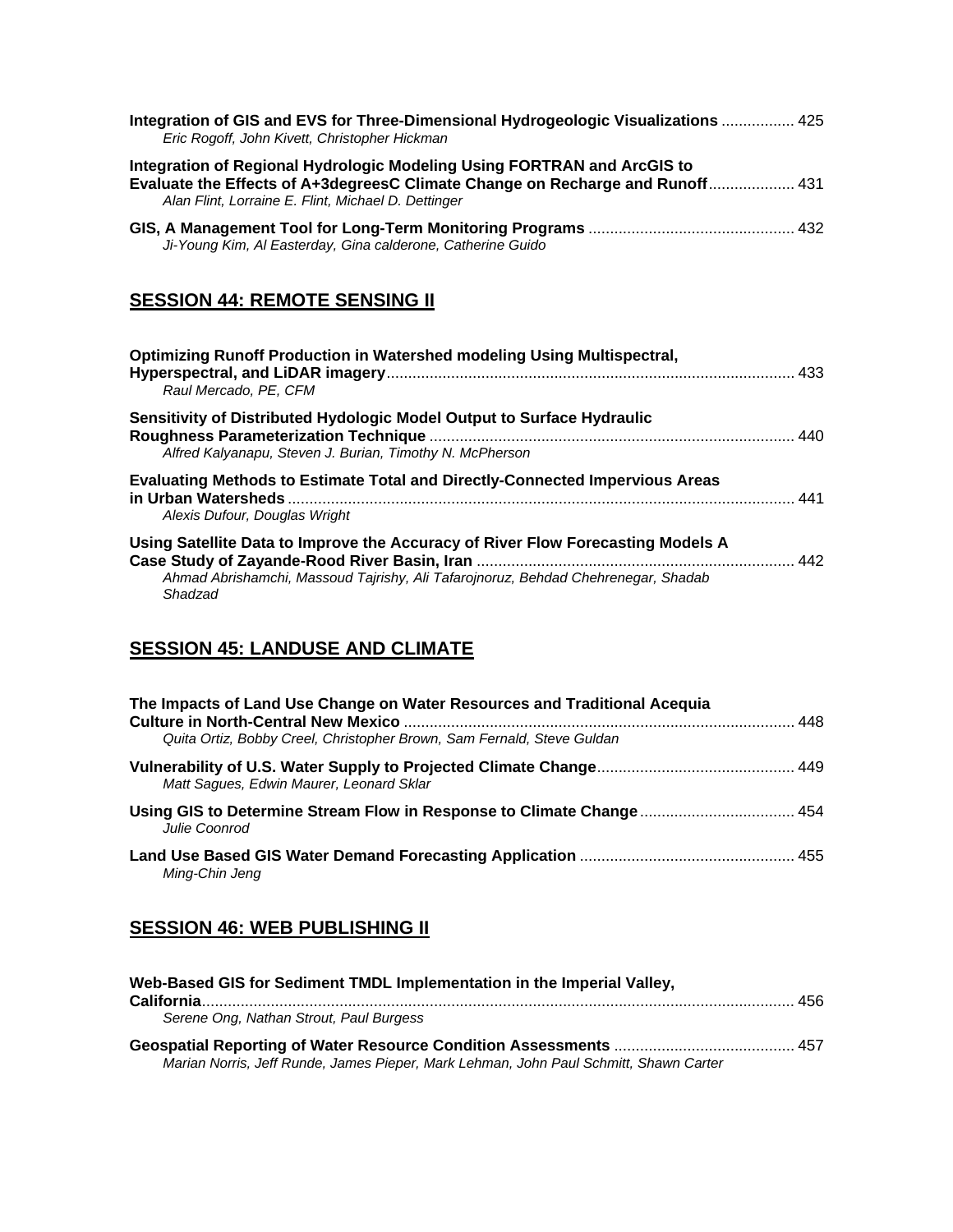**Making Science Affordable: Open-Source Tools for Mapping and Data Analysis**.................. 458 *Brent Pedersen, Yoram Rubin, Pascual Benito, Doron Rotem* 

## **SESSION 47: DIGITAL WATERSHEDS**

| WIKIWATERSHED: Developing Cyberinfrastructure for Watershed Management                                                          |     |
|---------------------------------------------------------------------------------------------------------------------------------|-----|
| Susan E. Gill, Anthony Auftenkampe, C. Dana Tomlin, Robert Cheetham                                                             |     |
| Northeast Florida Runoff Analysis Using the Integrative Environmental<br>Nathan Martin, Adrian Lin, Aisa Ceric                  | 460 |
| Identification of Erosion Potential Areas in Lake Tana Catchment, Ehtiopia 466<br>Shimelis G. Setegn, R. Srinivasan, B. Dargahi |     |

#### **SESSION 48: GROUNDWATER II**

| GIS Implementation for Evaluating Groundwater Artificial Recharge in Eastern                                                  |  |
|-------------------------------------------------------------------------------------------------------------------------------|--|
| Nathan T. Smith, Gordon McCurry, Andrew Horn                                                                                  |  |
| Utilizing the Power of GIS for Surface Water/Groundwater Modeling 478<br>Brian J. Heywood, Karilyn J. Heisen, Kristen E. Hard |  |
| Jason Love                                                                                                                    |  |
| Sumant Mallavaram, Charles V. Beckers, Jr., Guy Apicella, Michael D. Lehtinen                                                 |  |

# **SESSION 49: HYDROLOGIC INFORMATION SYSTEMS – DATA COLLECTION**

| Development of a Water Quality Management and Spill Response Information                       |  |
|------------------------------------------------------------------------------------------------|--|
| Janey Smith, Eugene J. LeBoeuf, Mark D. Abkowitz, James P. Dobbins, Edsel B. Daniel            |  |
| Jay Halligan, Paul Welle                                                                       |  |
| Noelle Gaspard, Jessica Baker                                                                  |  |
| Mobile Computing Tools for Field Data Collection Including GPS Photo Capture 489<br>Robin Wood |  |

## **POSTER SESSION**

| Eric Berntsen. Annalisa Kihara |  |
|--------------------------------|--|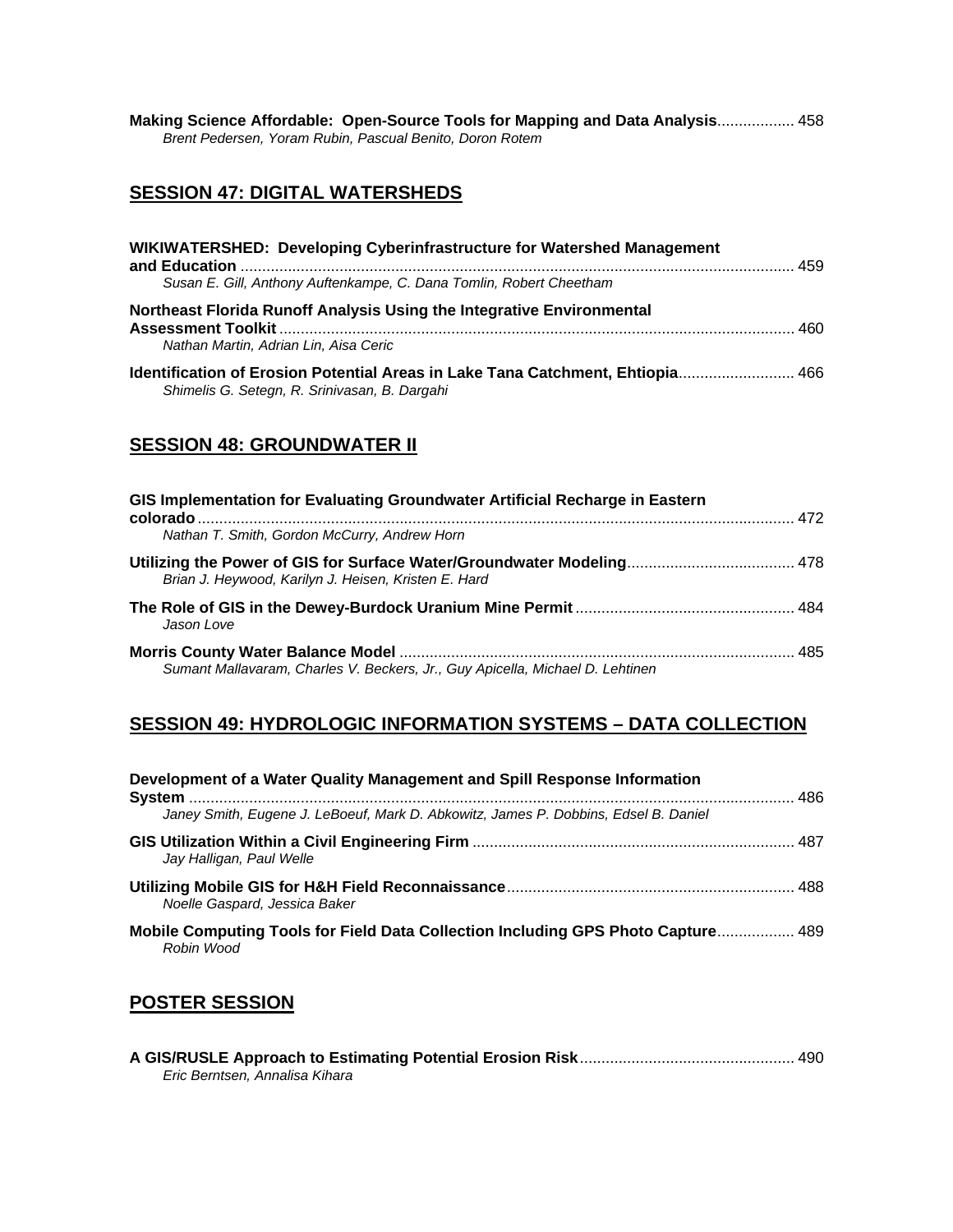| Jennifer Buchanan                                                                                                                                                                               |  |
|-------------------------------------------------------------------------------------------------------------------------------------------------------------------------------------------------|--|
| Jennifer Buchanan                                                                                                                                                                               |  |
| BASINS 4.0 (Open Source GIS): Better Assessment Science Integrating Point<br>James Carleton, Ed Partington, Marjorie Wellman, David Wells, Jack Kittle, Paul Duda                               |  |
| Greg Johnson, Cari Bischoff                                                                                                                                                                     |  |
| Analyzing Depth to Water Based on a Cooperative Well Measuring Program in<br>Jason Kennedy                                                                                                      |  |
| Identification of Coalbed Natural Gas-Discharge Reservoirs with Aster Data and<br>Scott Miller, Ramesh Sivanpillai                                                                              |  |
| Spatial and Temporal Analyses of Coalbed Natural Gas and Co-Produced Water<br>Scott Miller, Teal B. Wyckoff, Erica Bishop                                                                       |  |
| Hydraulic Model of the Paraguay River and Pantanal Wetland in South America 510<br>Francisco Olivera, Adriano R. Paz, Martin Bravo, Dante G. Larentis, Walter Collischonn,<br>Carlos E.M. Tucci |  |
| The Role of Geographic Information Systems in the Development of Predictive<br>Disturbance Models of Biological Conditions in Streams of the Western United                                     |  |
| James Orlando, Kimberly A. Jones, Ian R. Waite                                                                                                                                                  |  |
| Modeling Surface Runoff in the Mustang Creek Basin, California, Using the Soil<br>Dina K. Saleh, Charles R. Kratzer                                                                             |  |
| Land Use Forecasting Alternatives for Assessing Future Water Use Scenarios for<br>Greg Cantrell, Allan Scott                                                                                    |  |
| Spatial Analysis of Groundwater Resources in El Toro, Monterey County 514<br>Gordon Thrupp, Alene Pearson, Brad Janke German Criollo, Howard Franklin                                           |  |
| Santina Wortman, Tommy DeWald                                                                                                                                                                   |  |

## **ADDITIONAL PAPERS**

| N. Earl Spangenberg                                                                                     |     |
|---------------------------------------------------------------------------------------------------------|-----|
| SWAT Interface Based on Korean Hydro Geographic Information System  568<br>Yun-Seok Choi, Kim Kyung-Tak |     |
| A GIS Based Framework for Integrated Time-Varying Agrohydrological                                      | 569 |
| Yonas Beyene Ghile, R.E. Schulze                                                                        |     |